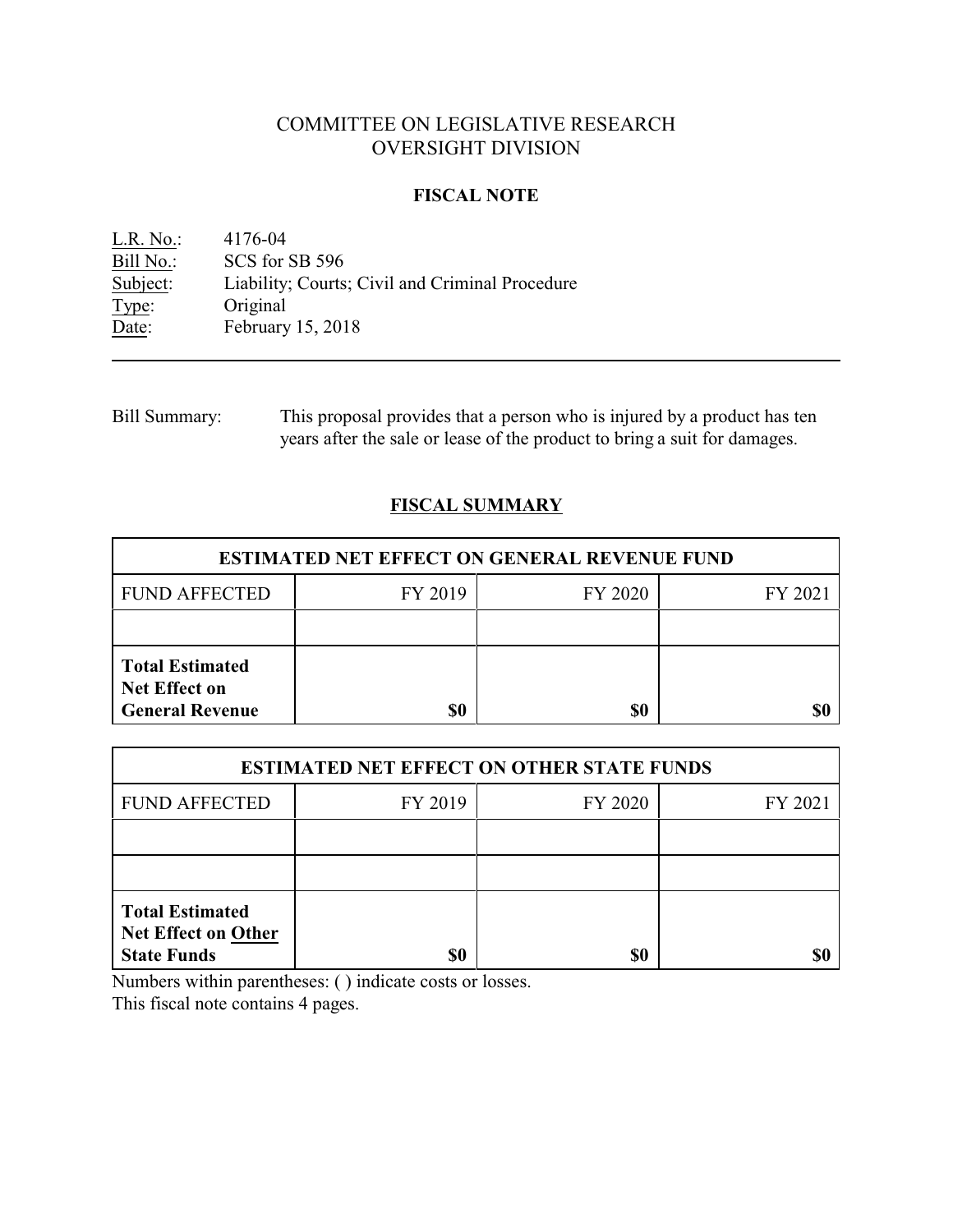L.R. No. 4176-04 Bill No. SCS for SB 596 Page 2 of 4 February 15, 2018

| <b>ESTIMATED NET EFFECT ON FEDERAL FUNDS</b>                        |         |         |         |  |
|---------------------------------------------------------------------|---------|---------|---------|--|
| <b>FUND AFFECTED</b>                                                | FY 2019 | FY 2020 | FY 2021 |  |
|                                                                     |         |         |         |  |
|                                                                     |         |         |         |  |
| <b>Total Estimated</b><br>Net Effect on All<br><b>Federal Funds</b> | \$0     | \$0     |         |  |

| <b>ESTIMATED NET EFFECT ON FULL TIME EQUIVALENT (FTE)</b>    |         |         |         |  |
|--------------------------------------------------------------|---------|---------|---------|--|
| <b>FUND AFFECTED</b>                                         | FY 2019 | FY 2020 | FY 2021 |  |
|                                                              |         |         |         |  |
|                                                              |         |         |         |  |
| <b>Total Estimated</b><br><b>Net Effect on</b><br><b>FTE</b> |         |         |         |  |

 $\Box$  Estimated Net Effect (expenditures or reduced revenues) expected to exceed \$100,000 in any of the three fiscal years after implementation of the act.

| <b>ESTIMATED NET EFFECT ON LOCAL FUNDS</b> |         |         |        |
|--------------------------------------------|---------|---------|--------|
| <b>FUND AFFECTED</b>                       | FY 2019 | FY 2020 | FY 202 |
| Local Government                           | \$0     | \$0     | \$0    |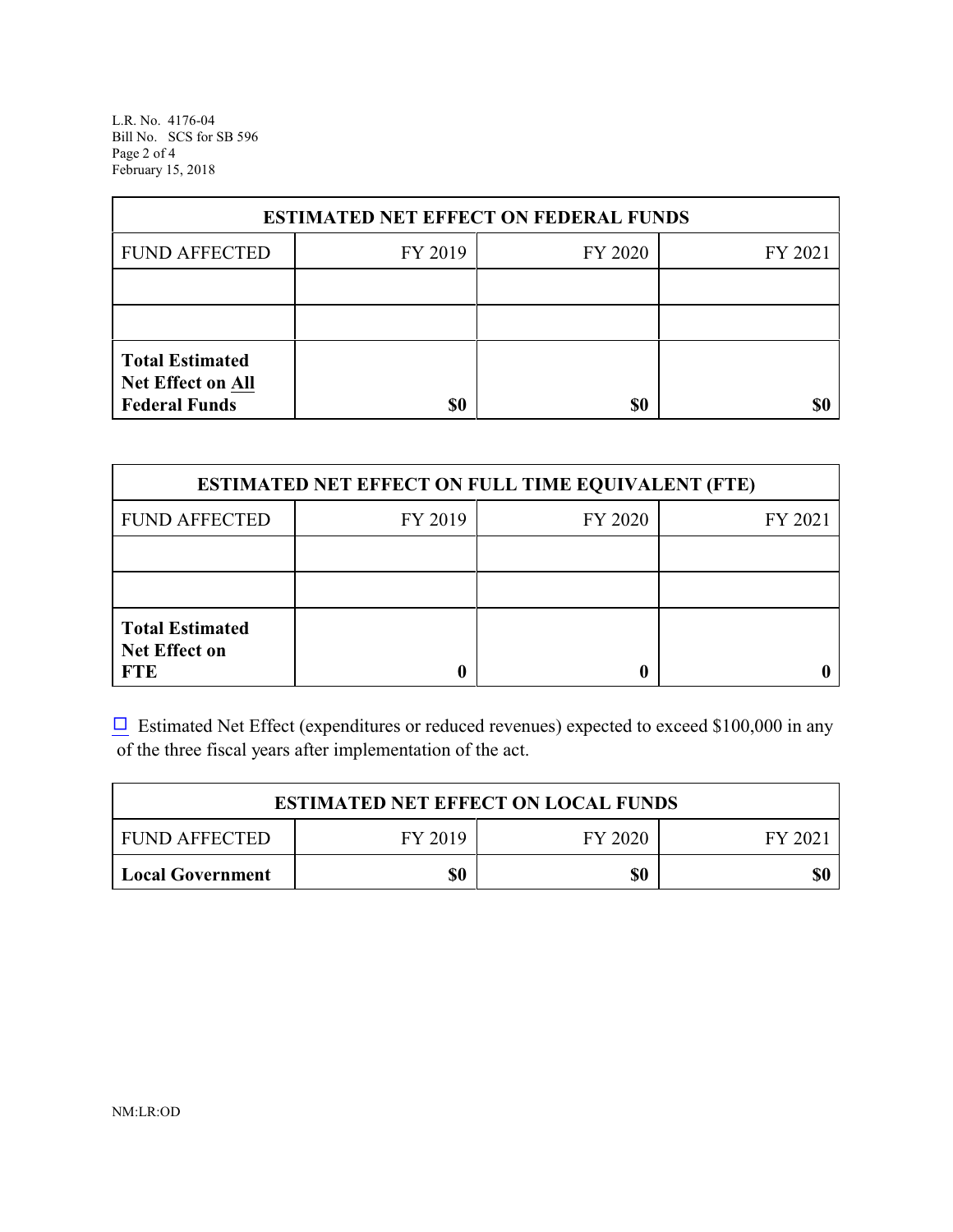L.R. No. 4176-04 Bill No. SCS for SB 596 Page 3 of 4 February 15, 2018

### **FISCAL ANALYSIS**

#### ASSUMPTION

Officials at the **Office of the Attorney General (AGO)** assume that any potential costs arising from this proposal can be absorbed with existing resources. The AGO may seek additional appropriations if there is a significant increase in litigation.

Officials at the **Office of the State Courts Administrator** assume there may be some impact but there is no way to quantify that currently. Any significant changes will be reflected in future budget requests.

Officials at the **Office of Administration's Division of General Services**, the **Department of Insurance, Financial Institutions and Professional Registration** and the **State Tax Commission** each assume no fiscal impact to their respective agencies from this proposal.

In response to a previous version, officials at the **Office of Administration's Administrative Hearing Commission** and the **Division of Purchasing** each assumed no fiscal impact to their respective agencies from this proposal.

| FISCAL IMPACT - State Government | FY 2019<br>$(10 \text{ Mo.})$ | FY 2020    | FY 2021    |
|----------------------------------|-------------------------------|------------|------------|
|                                  | <u>\$0</u>                    | <u>\$0</u> | <u>\$0</u> |
| FISCAL IMPACT - Local Government | FY 2019<br>$(10 \text{ Mo.})$ | FY 2020    | FY 2021    |
|                                  | <u>\$0</u>                    | <u>\$0</u> | <u>\$0</u> |

## FISCAL IMPACT - Small Business

There could be a direct fiscal impact to small businesses as a result of this proposal.